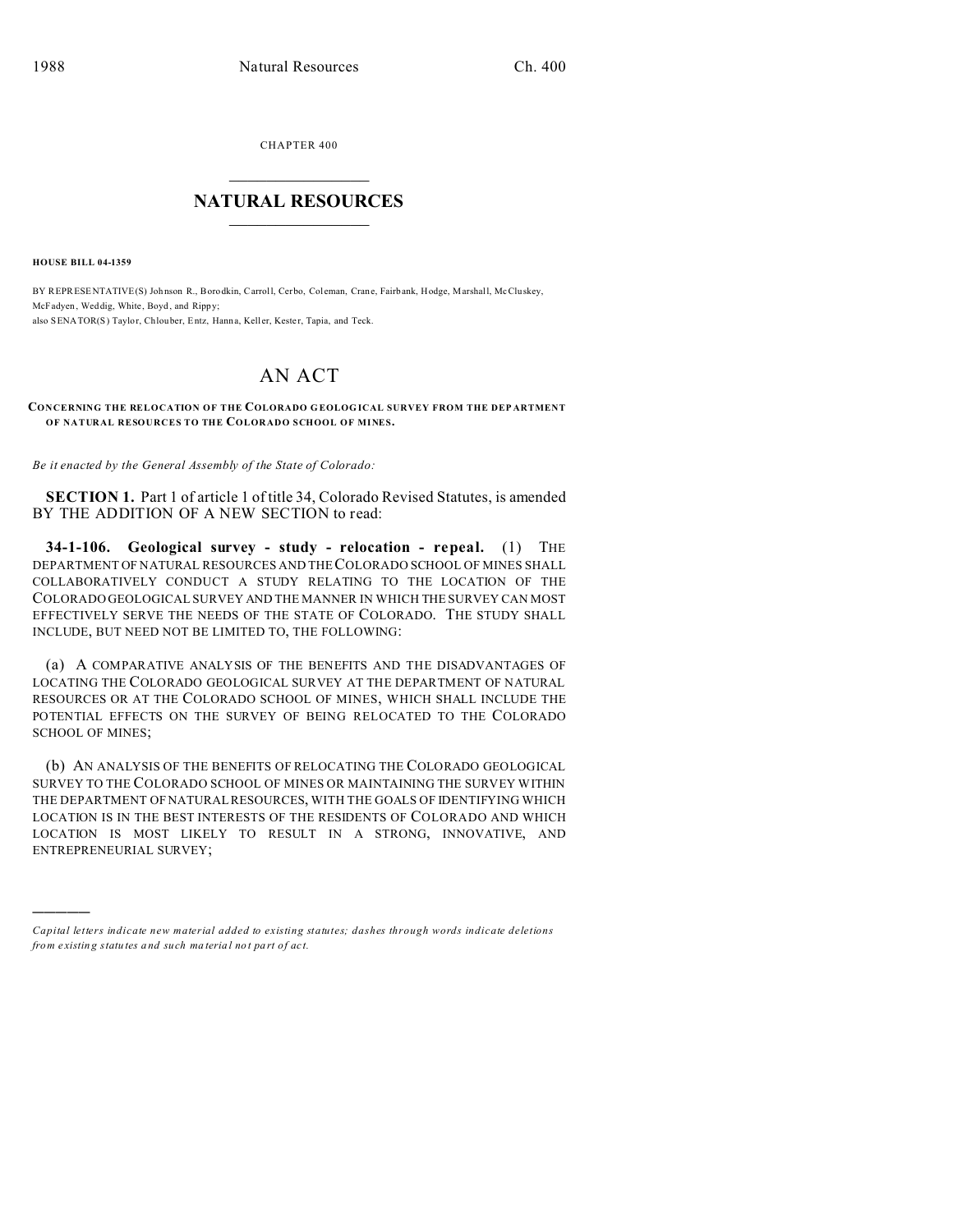#### Ch. 400 Natural Resources 1989

(c) SUGGESTIONS REGARDINGTHE MANNER IN WHICH THE COLORADO GEOLOGICAL SURVEY SHOULD BE STRUCTURED IF THE SURVEY MOVES TO THE COLORADO SCHOOL OF MINES, SO THAT THE SURVEY MAY APPROPRIATELY ADDRESS REQUESTS FOR SCIENTIFIC INVESTIGATIONS, INFORMATION, AND POLICY ANALYSES FROM STATE AND LOCAL GOVERNMENTAL ENTITIES;

(d) AN ANALYSIS OF THE FINANCIAL IMPLICATIONS AND THE IMPACT ON THE LEVEL OF SERVICE TO THE CUSTOMERS OF THE COLORADO GEOLOGICAL SURVEY IF THE SURVEY IS RELOCATED TO AND RESTRUCTURED WITHIN THE COLORADO SCHOOL OF MINES IN COMPARISON TO ITS CURRENT LOCATION AND ADMINISTRATIVE STRUCTURE. THE REVIEW SHALL INCLUDE AN ESTIMATION OF THE COSTS AND POTENTIAL FUNDING SOURCES FOR ACTIVITIES THAT MAY BE UNDERWRITTEN BY THE COLORADO SCHOOL OF MINES FOR THE COLORADO GEOLOGICAL SURVEY AND AN ANALYSIS OF THE POSSIBILITY OF ENHANCING THE SURVEY'S ACCESS TO AN INCREASED FUNDING BASE THROUGH GRANT MONEYS.

(e) IDENTIFICATION OF THE EXTENT TO WHICH COLLABORATIVE EFFORTS IN THE AREAS OF BASIC GEOLOGIC RESEARCH AND APPLIED GEOLOGY IN COLORADO SHOULD BE DEVELOPED WITH THE DEPARTMENT OF NATURAL RESOURCES IF THE BENEFITS OUTWEIGH THE COSTS OF RELOCATING THE COLORADO GEOLOGICAL SURVEY TO THE COLORADO SCHOOL OF MINES;

(f) AN ANALYSIS OF THE POTENTIAL BENEFITS OF HAVING A PROGRAM WITHIN THE COLORADO GEOLOGICAL SURVEY THAT PERFORMS OUTREACH AND DISSEMINATES INFORMATION TO RESIDENTS OF COLORADO RELATING TO GEOLOGY, SIMILAR TO THE COLORADO COOPERATIVE EXTENSION SERVICE ADMINISTERED BY COLORADO STATE UNIVERSITY, REGARDLESS OF WHERE THE COLORADO GEOLOGICAL SURVEY IS LOCATED; AND

(g) AN ANALYSIS OF THE LOCATIONS WITHIN STATE GOVERNMENT AND THE STRENGTHS AND WEAKNESSES OF THE ADMINISTRATIVE STRUCTURES OF GEOLOGICAL SURVEYS IN THE SURROUNDING WESTERN STATES.

(2) THE DIRECTOR OF THE DEPARTMENT OF NATURAL RESOURCES AND THE PRESIDENT OF THE COLORADO SCHOOL OF MINES SHALL EACH APPOINT FOUR PEOPLE FROM THEIR RESPECTIVE STAFFS, AT LEAST TWO OF WHOM SHALL BE PRACTICING PROFESSIONAL GEOSCIENTISTS, WHO SHALL BE RESPONSIBLE FOR CONDUCTING THE STUDY AND CONSOLIDATING THE INFORMATION INTO A REPORT, AS REQUIRED IN SUBSECTION (4) OF THIS SECTION.

(3) AFTER DESIGNATION OF THE APPOINTEES PURSUANT TO SUBSECTION (2) OF THIS SECTION, THE DEPARTMENT OF NATURAL RESOURCES IN COLLABORATION WITH THE COLORADO SCHOOL OF MINES SHALL CONDUCT A PUBLIC MEETING TO SEEK INPUT ON THE SCOPE OF THE STUDY TO BE CONDUCTED PURSUANT TO SUBSECTION (1) OF THIS SECTION. AFTER COMPLETION OF THE STUDY REQUIRED BY SUBSECTION (1) OF THIS SECTION, THE DEPARTMENT OF NATURAL RESOURCES IN COLLABORATION WITH THE COLORADO SCHOOL OF MINES SHALL CONDUCT A PUBLIC MEETING TO SEEK INPUT ON THE STUDY'S FINDINGS FROM AFFECTED INTERESTS.

(4) ON OR BEFORE NOVEMBER 30, 2004, THE DEPARTMENT OF NATURAL RESOURCES AND THE COLORADO SCHOOL OF MINES SHALL SUBMIT A REPORT OF THE